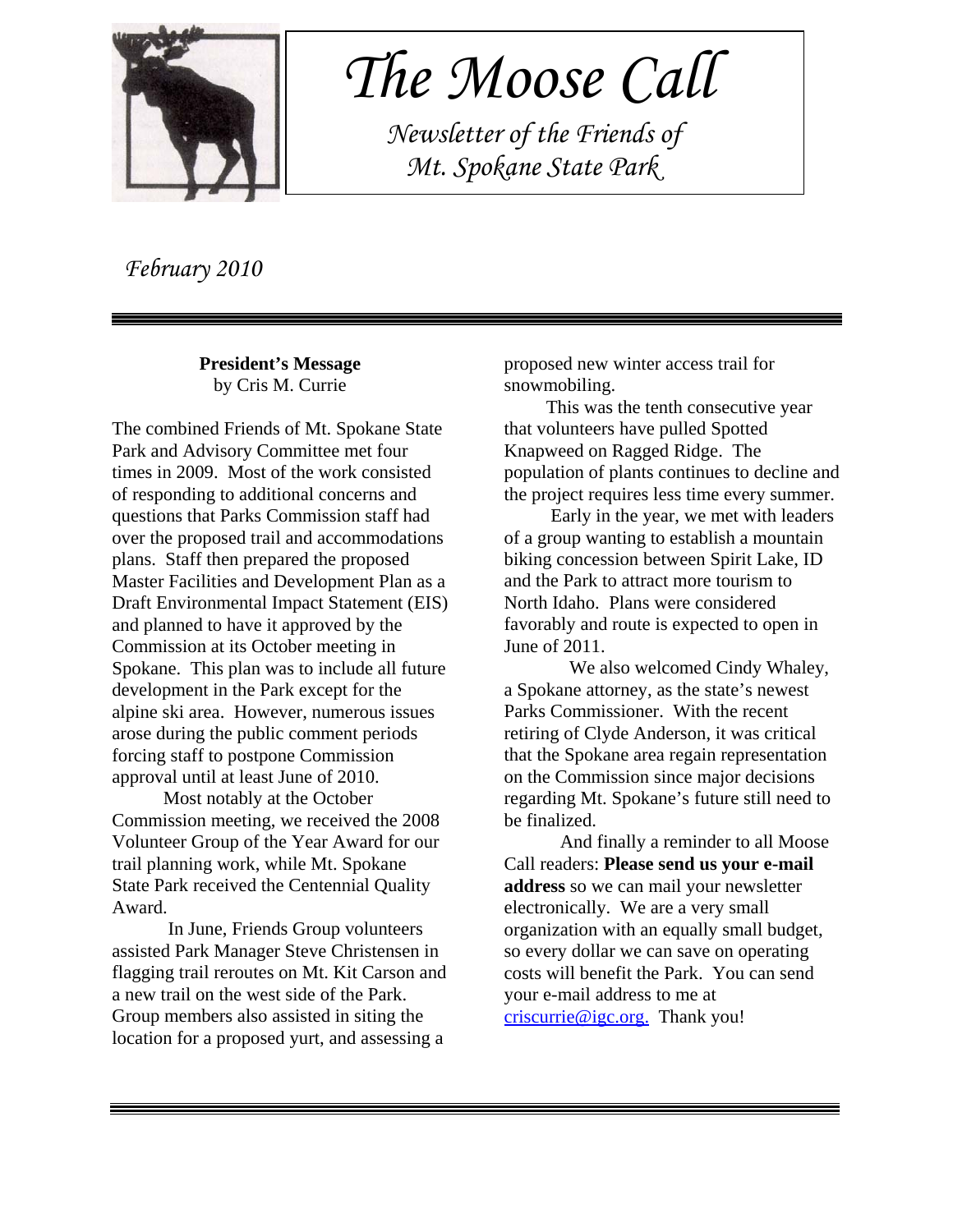#### **Implementing the Master Plan**

After fourteen years of planning the future of Mt. Spokane State Park, we are finally at the point where we can begin to implement some of these plans. However, implementation requires funding and volunteers, and that is the subject of most of this newsletter. Our goal for this year is to organize six trail work parties and raise about \$15,000.00.

**Project One** is to re-route Trail 140 from Smith Gap to the Mt. Spokane summit. This trail was formerly known as Trail 115 and Trail 135. The lower half is a badly eroded fall line trail originally built strictly as a fire road. The upper portion is likewise very steep and badly eroded in places due to its rocky soils and heavy use as currently the only single track trail from the summit. This is about 1.75 miles of trail reconstruction. Over the next several years, many more miles of trail will need to be built to fulfill the vision of our trail plan.

To accomplish this work, the Friends Group has decided to start building long term relationships with the Washington Trails Association, REI, Conservation Northwest, the International Mountain Biking Association, the Spokane Mountaineers and others to organize regular trail work parties on the mountain. In the past, most major trail work has been done by prison crews, paid by the state. Consideration has also been given to purchasing a trail building machine, but the advantages of volunteer crews are many.



Volunteer Liz Boyden using a clinometer to lay out a new trail

 First, effective trail work involves large numbers of people, and the more people we can involve, the more we enhance the public's appreciation for the Park through direct involvement with improving its facilities. Increased stewardship typically follows enhanced appreciation, as use of the Park continues to grow. Friends Group membership should also increase as people gravitate toward like-minded people and look for ways to contribute and learn more. Ultimately we might even see a reduction in the amount of maintenance required by staff. One more important advantage of volunteer crews is that very little outside funding is required to use them.

**Project Two** is the construction of a shelter for snowshoers that will double as a summer overnight rental. The Friends Group thinks that a 20' yurt will be the most comfortable and cost effective option for meeting this need. Snowshoeing at the Park is growing more and more popular every year, yet there are minimal facilities to accommodate and encourage it.

Four years ago, snowshoeing trails were designated and a brochure and map were produced by the Friends in an effort to encourage snowshoeing on trails that were not being groomed for other activities. The Selkirk Lodge provides warm shelter and restroom facilities for nordic skiers and snowmobilers, but other than a designated parking lot, no similar facilities exist for snowshoers.

The need is for a centrally located comfortable shelter where visitors can eat lunch, socialize, share adventures, get information, and relax for short periods in a peaceful winter environment. Such a place would substantially increase the appeal of snowshoeing for the hundreds of people who have come to rely on Mt. Spokane as a nearby and very affordable place of refuge and renewal.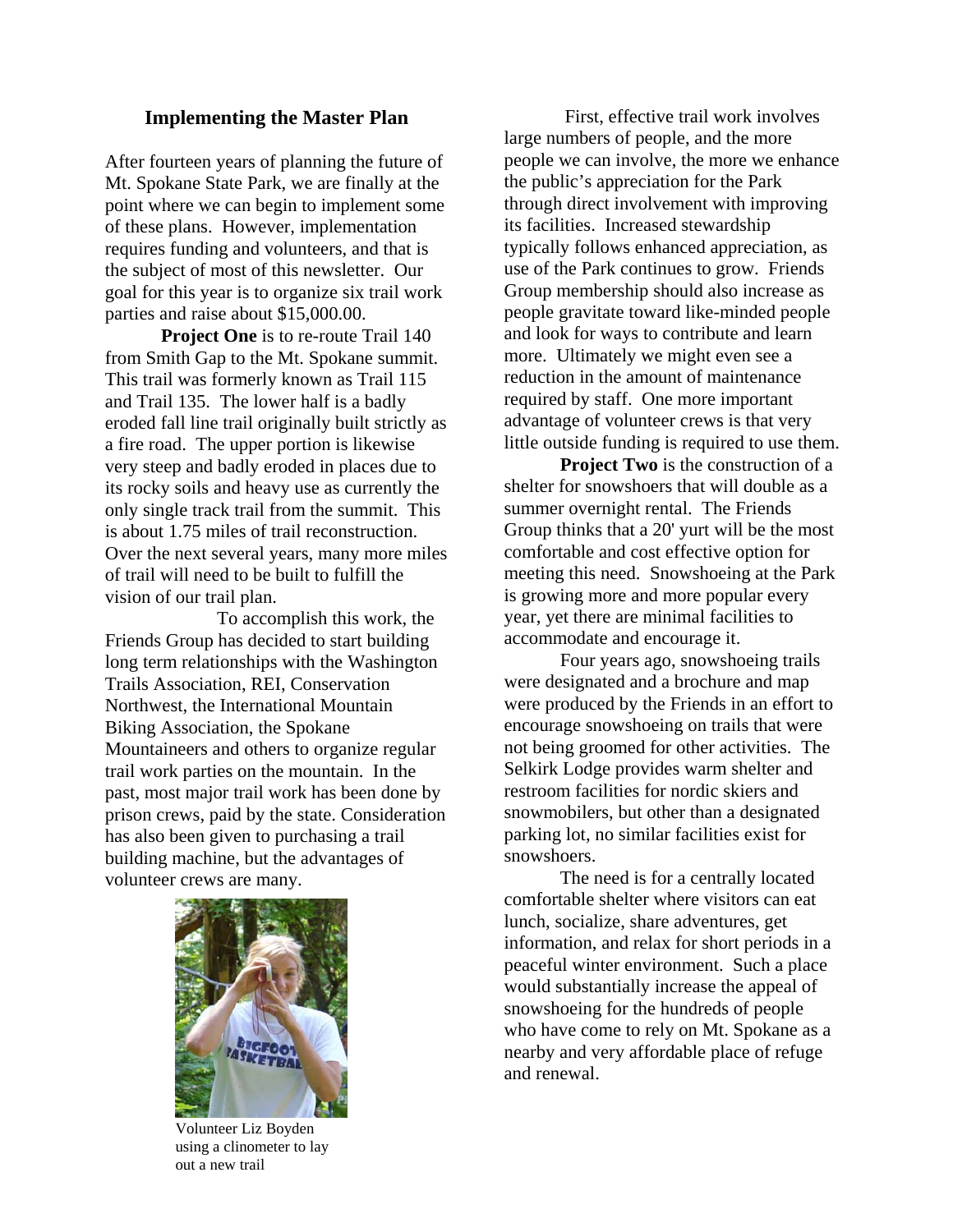The yurt will be located at the intersection of Trail 110 and the Kit Carson Loop Road. This location is right in the heart of one of the most accessible and majestic cedar-hemlock forests in the region, yet it is less than a 10 minute walk from the paved road and parking lot. The site is also along the edge of Burping Brook and has been a developed picnic area for many years.

 From here, hikers and snowshoers can explore Trail 110 up to Mt. Kit Carson, Day Mountain or the CCC cabin area, or Trails 100 and 130 up to Bald Knob and the summit, or the much easier Loop Road out to Smith Gap and Hay Ridge, or they can go gently downhill to the park entrance. The site is over a mile from the groomed snowmobile trail and far enough from the paved road to minimize traffic noise, yet it is easily accessed by park maintenance vehicles in the summer.



A Pacific Yurt

For summer use, the yurt is expected to be nearly as popular as the fire lookout on Quartz Mountain, which books for its entire season in just a couple of days every March 1 and rents for a modest nightly fee. The much shorter hike to the yurt will appeal to older people and families with smaller children who are physically unable to backpack the 2.25 miles to the lookout. It will also offer a completely different, but no less magnificent environment in which to relax. The

opportunity to stay in a yurt is still unusual and pleasing enough that many people will make a reservation for that experience alone. Plus, because of the lower elevation, the yurt will have a longer rental season.

Modern yurts are updated versions of the round tents used by Central Asian nomads for centuries, and they are already in use at five Washington State Parks. Yurts are designed so that rafters push inward on a compression ring at the top and outward on a tension cable around the wall. This prevents the rafters from moving outward by allowing roof loads to be transferred down the rafters to the cable. The roof is pitched and slick so snow slides off easily, piling high around the outside wall and providing more insulation.

Yurts typically in use in the Pacific Northwest (including those at Washington State Parks) are made by Pacific Yurts, Inc. of Cottage Grove, OR (www.yurts.com). They use a flame retardant vinyl top cover with electronically bonded seams that are impervious to moisture. The side cover is polyester with an interior wood lattice. Windows are of clear zippered vinyl and come with screens. There is a clear acrylic dome with an optional opener and screen for additional ventilation. They also come with a locking pre-hung wood door.

The yurt will be pitched on a platform, made with tongue and groove flooring for the inside, and a plank deck outside, large enough to accommodate a few chairs and a picnic table. A wood stove will provide the heat, and bunks will sleep five. Drinking water is available in Burping Brook for those with their own filters, and bottled water can also be made available by park staff. A vault toilet is already at the site.

The Friends think the entire project can be done for about \$15,000.00 and want to raise these funds in time to construct the yurt for next winter.